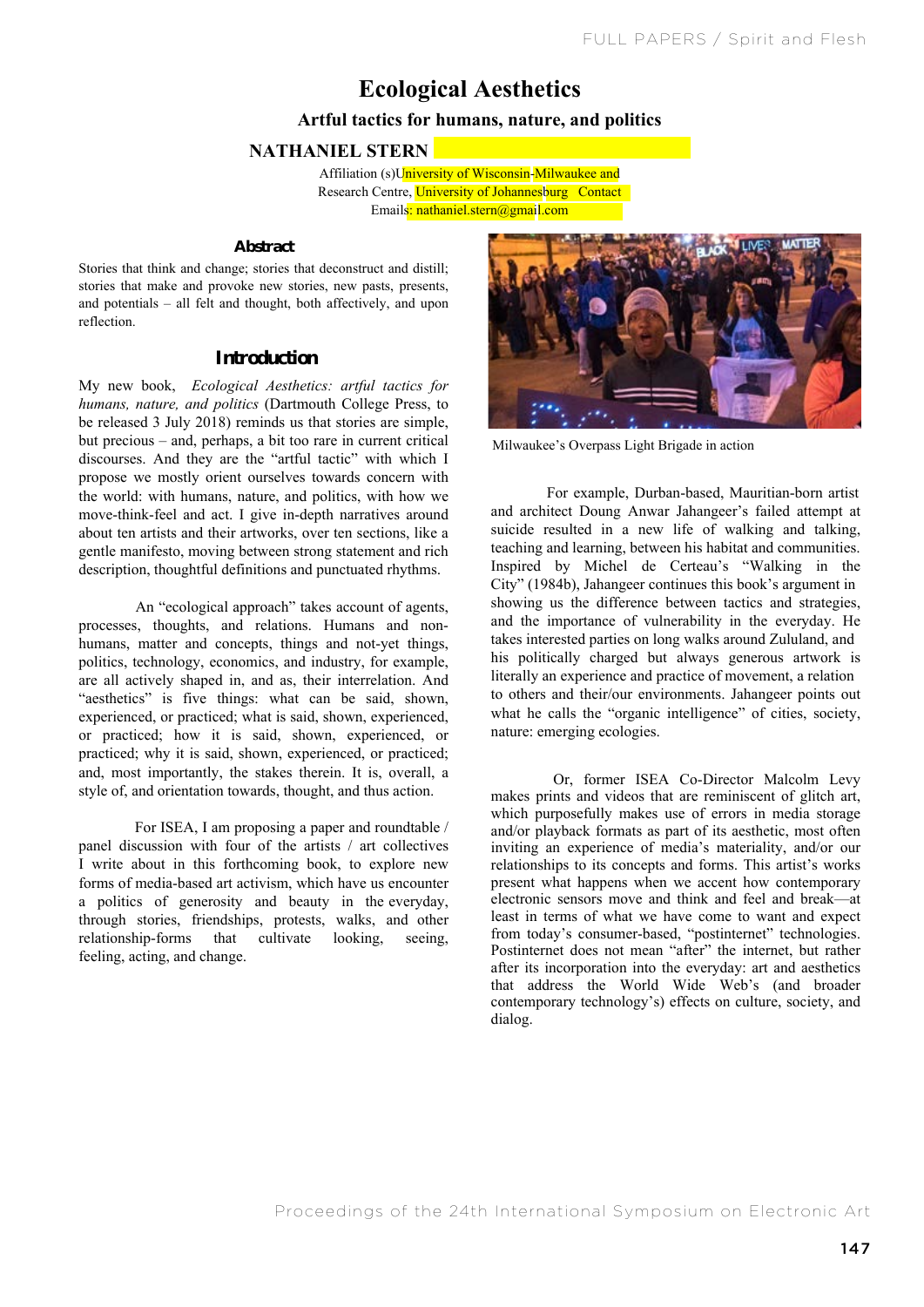

a Doung Anwar Jahangeer *City Walk*

It is often talked about alongside the "new aesthetic," which refers to the increasing use of machine and digital ("new" media) images and forms in our physical and aesthetic world. Glitch, drone videos, augmented reality, surveillance, and GPS-generated maps and views are all examples of the new "born digital" aesthetic. Levy and his materials, processes, and images challenge the standard narratives we tell each other about computers—what they are, and do, and afford—and gift us with new ones, and thus new possibilities. Here we engage with Richard Grusin's "Radical Mediation" and Jussi Parikka's Anthrobscene to speculate on, wonder about, and move around those human constraints we thrust upon our machines, with microcontrol. What are their unseen impacts and ethical implications? Levy's other-frames bring to the fore the materiality of digital information, and images, and tools, and the inherent politics of how we make and relate to them.

The Overpass Light Brigade turns left-leaning Twitter sound bites into collaborative, physical messages that light up bridges for drivers and pedestrians to reflect on, or participate in. We will discuss how the team brings together individuals, each holding one lit-up alphanumeric character, to display changing activist messages on highways and at rallies. Theirs is a community of practice, a ripple effect of connections always a part of, and making, bodies, texts, meanings, policies, stories. This section pieces together Jean-Luc Nancy's being-with of matter and people and things, and simultaneously exhibits the ecological connections of many (and implicitly all) contemporary activist practices.



one of Malcolm Levy's *Other-frames*



Sean Slemon's *Goods for Me*

Finally, we will go on to contrast aesthetic versus ethical approaches to life and decision-making. South African-born and New York-based artist and teacher Sean Slemon produced *Goods for Me* (2011) and other treebased works, where he pulls, breaks, or cuts down each of a tree's components—large and small leaves, various-sized branches, the trunk and roots—and compartmentalizes them into individual frames, like a cabinet of curiosities. These sculptural installations, which also house live bugs and ongoing decomposition, articulate nature and culture as continuously moving—and thus changing—together, and over varying timescales. Here we have an immediately felt experience—what Alfred North Whitehead calls "selfenjoyment" (1968: 150) and Eduardo Kohn calls an "aesthetic of the immediate" (2002: 70)—which also has us "concern" ourselves with the before and after, with the outside that both made for this occasion of experience, and where, with our help, it might be heading afterward (Whitehead 1968: 167). Overall, style and aesthetics, wonder and beauty, can have us think-with, and thus aim toward, a better future.

The everyday notion of representation could mean "to depict," or "to present again" (re-present), but Jean-Luc Nancy asserts that the "re- of the word representation is not repetitive but intensive . . . mental or intellectual representation is not foremost a copy of the thing," but an intensified presentation. It is "a presence that is presented" (Nancy 2007: 36; emphasis in original). The re- in represent is, in other words, an amplification; to represent is to present more of what is. Thinking further still, re-presenting could refer to the potency in and of the present. Here we move-think-feel with our present, and all the things (actions, objects, entities, and time itself) that led to this moment and encounter, all the things (conceptual, material, temporal, and otherwise) that might unfold from now. The present, and all that it is, is always more, is always present in its own fullness, and present as the things past and things to come; it can and should always be felt, both ecologically and aesthetically. To re-present in this way is to present our present (and more) as a presence.